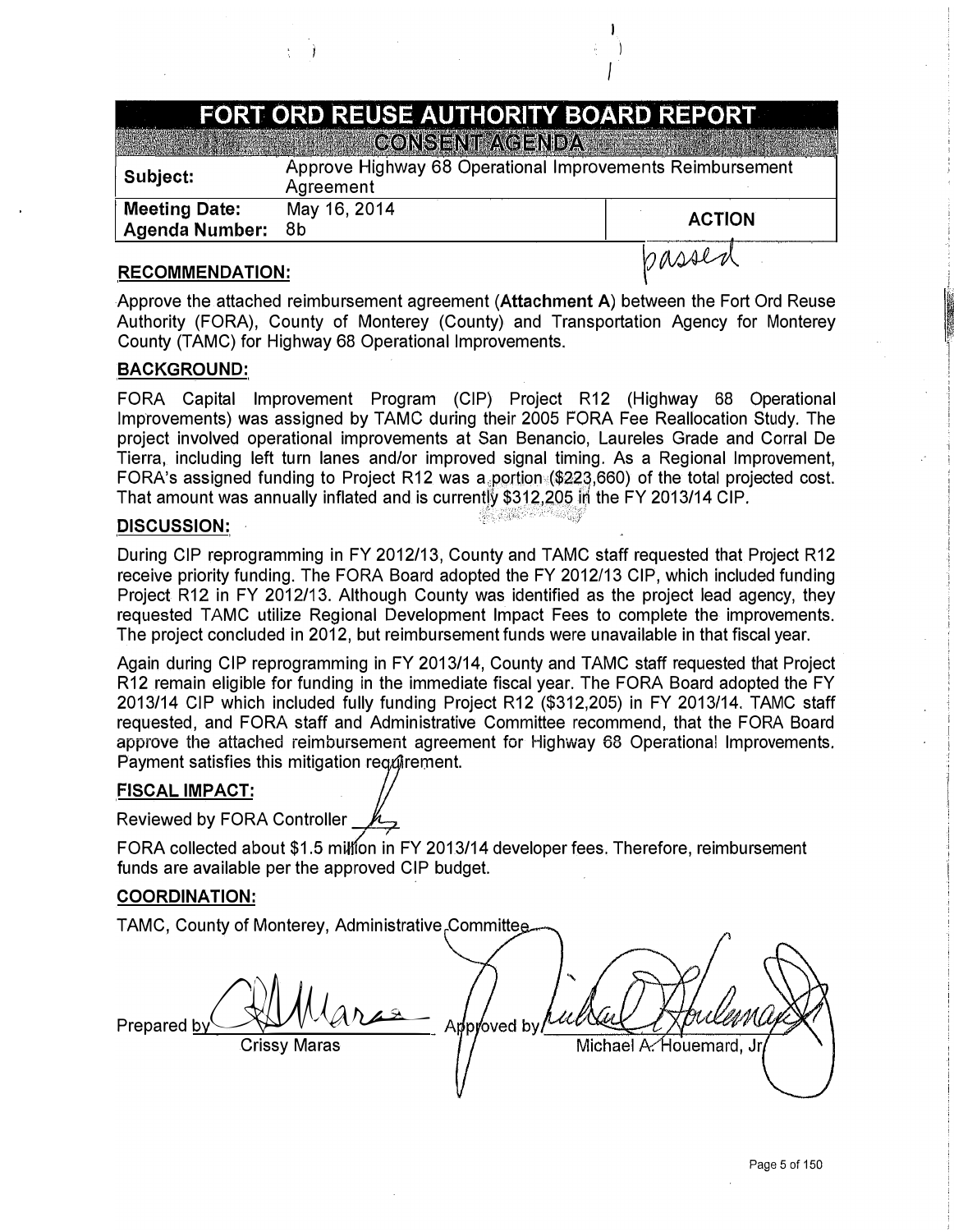## **REIMBURSEMENT AGREEMENT BETWEEN THE FORT ORD REUSE AUTHORITY, THE COUNTY OF MONTEREY AND THE TRANSPORTATION AGENCY FOR MONTEREY COUNTY FOR CONSTRUCTION OF CERTAIN OPERATIONAL IMPROVEMENTS ON HIGHWAY 68 AT SAN BENANCIO, LAURELES GRADE AND CORRAL DE TIERRA**

THIS AGREEMENT is made on this  $2!^{s}$  day of  $\mathcal{M}$ au,  $\ldots$ , 2014, by and between the FORT ORD REUSE AUTHORITY, hereinafter called "FORA," and the TRANSPORTATION AGENCY FOR MONTEREY COUNTY, hereinafter called "TAMC".

#### **RECITALS**

- A. In June 1997, the FORA Board of Directors adopted a Final Environmental Impact Report and a Fort Ord Base Reuse Plan ("Plan"). The Plan defines a series of project obligations of the Plan as the Public Facilities Improvement Plan ("PFIP"). The PFIP serves as the baseline Capital Improvement Program ("GIP") for the Plan. The FORA Board of Directors annually revisits, reviews and considers a modified CIP that includes reprograming of projects or other modifications deemed appropriate and necessary, such as the inclusion of the most recent TAMC study that reallocated transportation mitigation funds. That Study, entitled "FORA Fee Reallocation Study", was endorsed by the FORA Board of Directors on April 8, 2005.
- B. The 2005 "FORA Fee Reallocation Study" defined \$223,660 in FORA fees to pay for the preliminary engineering, design, environmental, construction and construction management of the "Hwy 68 Operational Improvements" project (FORA CIP Regional Improvement Project #R12). Project #R12 includes left turn lanes and improved signal timing at San Benancio, Laureles Grade and Corral De Tierra. The funds are currently programmed in FY 2013/2014.
- C. The initial \$223,660 delineated in CIP funding has been annually indexed under CIP policies and is now \$312,205 as the FORA obligation total for Project #R12.
- D. On September 13, 2013 the FORA Board of Directors revised, reviewed and approved the FY 2013/2014 through Post-FORA CIP. Development fees for construction of Project #R12 are included in the FY 2013/2014 through Post-FORA CIP and are programmed in FY 2013/2014.
- E. On August 6, 2009, due to the need for additional funding to complete Project #R12 due to unanticipated supplementary environmental analysis, the County of Monterey, Lead Agency for the Project, submitted a letter to TAMC requesting the allocation of ad-hoc development fees to allow the County of Monterey to fully fund the construction phase of the Highway 68 transportation projects in a timeframe much sooner than programmed under the FORA Capital Improvement Program.
- F. On August 26, 2009, the TAMC Board of Directors approved allocation of Regional Development Impact Fee funds from TAMC to the County of Monterey, and funding was provided up to the FORA Project share of \$312,205, on the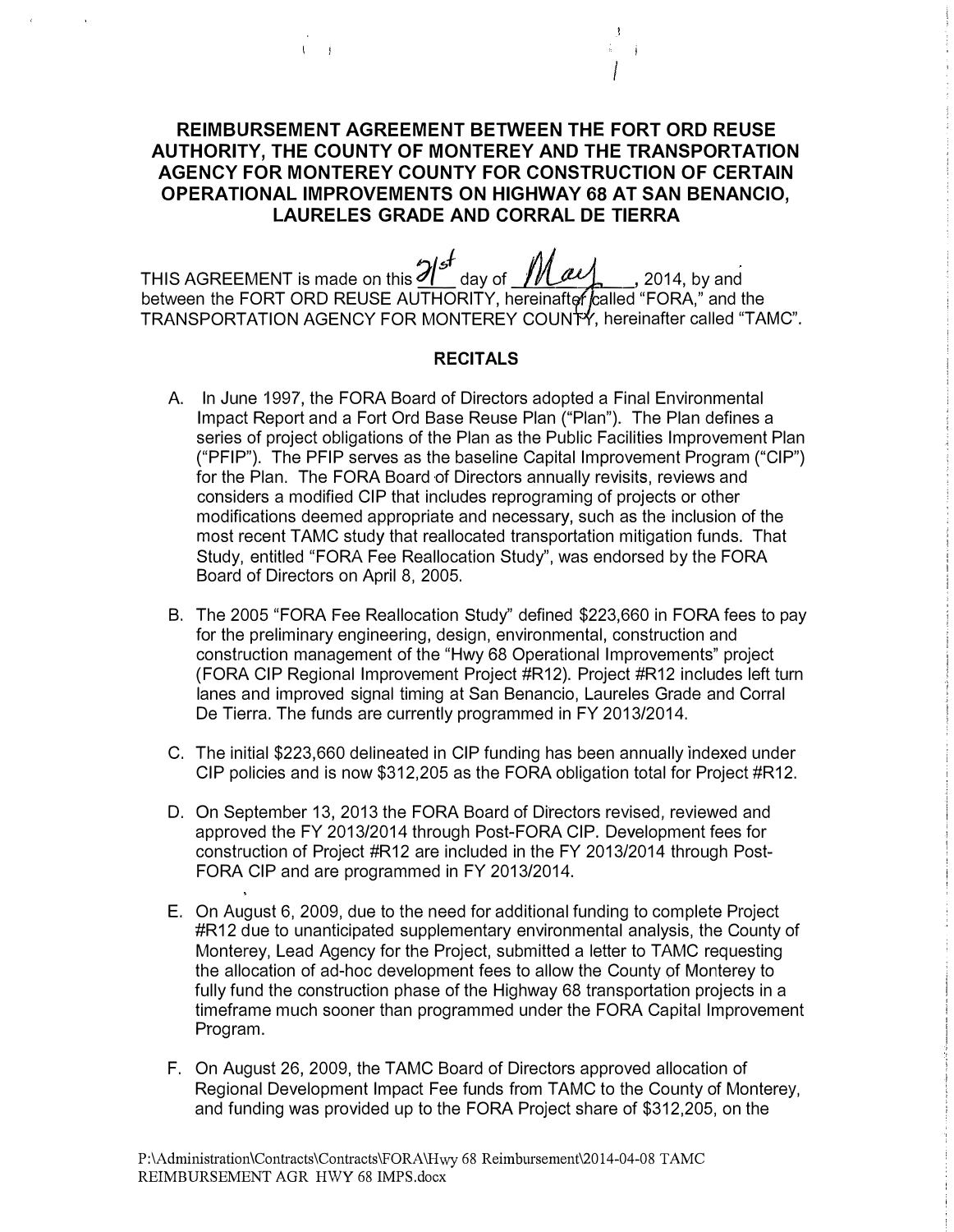condition that the Transportation Agency would be reimbursed from the County of Monterey's share of the FORA fees for the Project.

 $\mathbf{r} = \mathbf{r}$ 

G. The County of Monterey completed construction of the Project on October 11, 2012.

 $\left( \begin{array}{cc} 0 & 0 \\ 0 & 0 \end{array} \right)$ 

 $\mathbf{r}$ 

H. The purpose of this Agreement is to establish the extent and manner in which TAMC will be reimbursed by FORA for the FORA CIP portion of the Project costs.

## **NOW THEREFORE,** IT **IS MUTUALLY AGREED BETWEEN THE PARTIES HERETO AS FOLLOWS:**

- 1. Reimbursement to TAMC. FORA's obligation to reimburse TAMC is contingent upon the development market and FORA's corresponding collection of Community Facilities District ("CFO") fees. Fees collected under the FORA Community Facilities District are the only source of funds obligated for reimbursement under this Agreement. As of April 2, 2014, FORA has collected \$1.2 million in CFD fees. FORA shall reimburse TAMC for the costs incurred from August 26, 2009 through Project completion to the limit of FORA's obligation to the Project under the, then current, CIP.
- 2. Amount of Reimbursement. FORA, under this Agreement with TAMC, shall reimburse TAMC for the FORA share of the total Project cost as presented in the, then current, FORA CIP. FORA shall allocate \$312,205 in CFD fees in fulfillment of its obligations for Project #R12 to mitigate impacts under its CIP. Any funds designated to reimbursements shall not exceed FORA's allocation to the CIP transportation mitigations.
- 3. Invoices to FORA. TAMC shall submit an invoice to FORA. The invoice shall include a copy of a Notice of Completion filed with the County Recorder's office for the project.
- 4. Timing of Reimbursement. FORA shall reimburse TAMC with CFD fees, programmed to fund the Project, with the payment due no later than June 30, 2014, which is the last day of FY 2013/14 4th quarter.
- 5. Audit. TAMC agrees that TAMC's books and expenditures related to the Project shall be subject to audit by FORA.
- 6. Amendment by Written Recorded Instrument. This Agreement may be amended or modified, in whole or in part, only by a written and recorded instrument executed by both parties.
- 7. Indemnity and Hold Harmless. TAMC agrees to indemnify, defend and hold harmless from and against any loss, cost claim or damage directly related to TAMC's actions or inactions under this Agreement. FORA agrees to indemnify, defend and hold harmless from and against any loss, cost claim or damage directly related to FORA's actions or inactions under this Agreement.

 $\lambda$